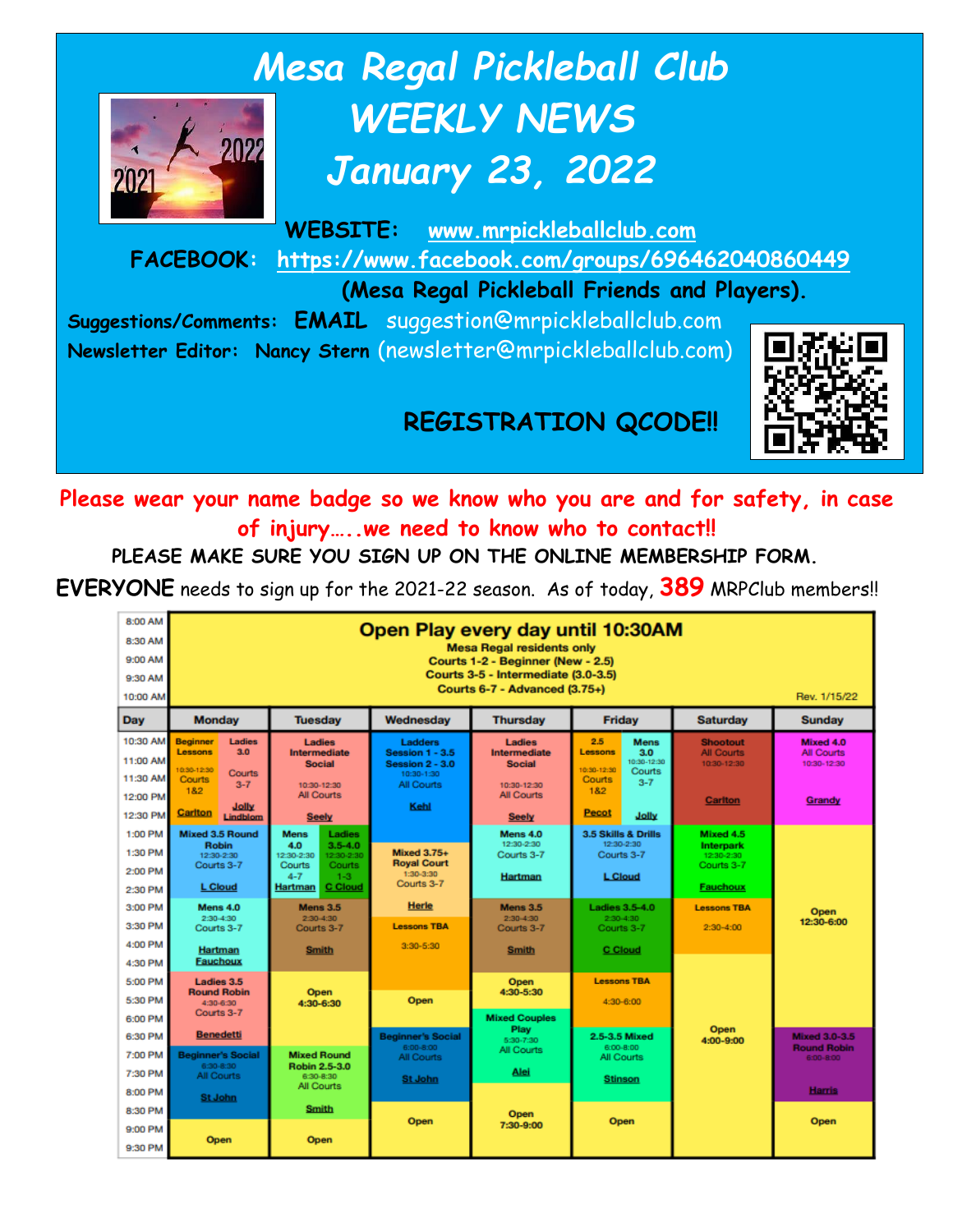#### **MRPCLUB RATING SESSIONS**

Most of the activities on our MRPC schedule require skill level rating. This is to ensure participants get the most out of each activity and are playing with others of a similar skill level. If you would like to have a club rating (<4.0), email Cal at [calherle@yahoo.com](mailto:calherle@yahoo.com) for the next scheduled ratings time.

### **CAL AM PICKLEBALL TOURNAMENT – CONGRATS TO OUR TEAMS!!**

A huge THANK YOU to Neil Ranson who ran our playoffs for the Cal Am tourney. And, THANKS to all of you who came down to watch and cheer our players on! Hopefully you will also come out and cheer on our teams (bring your clappers, pom poms and voices) at Montesa at Gold Canyon Resort (7373 East Highway 60, Gold Canyon) – it is about 20 miles east on the 60! All of our teams are going!!!! **Meet your MESA REGAL TEAMS……**

**Men's Doubles—Wednesday, February 2 Ladies Doubles Thursday Feb. 3rd**

 **Kevin Carver & Jim Lardinois Marilyn Kehl & Carol Bowman**

 **Larry Cloud & Donnie Torres Colleen Janus & Sharon Hohmann Rob Handford & Bruce Nesbitt Tammy Hamilton & Darlene Roth Dan Newnham & Bob Ross Cindy St. John & Marci Behmer**

#### **Mixed Doubles Friday Feb. 4th**

 C**olleen Janus & Clarence Lindblom Marilyn Kehl & Kevin Carter Barb Harris & Dan Newnham Janet Rager & Bob O'Neill**

Montesa is also looking for volunteer refs from our club. If you can help out, please let Nancy know at [ndstern@shaw.ca](mailto:ndstern@shaw.ca) and she will contact you with the information. It's a great way to get a free lunch and in on the wine and cheese social at the end of the day…lol!

## **GO MESA REGAL!!!!**



**WEDNESDAY LADDERS JAN 19 WAS CANCELLED…. Play this Wednesday!** For Mesa Regal Cal Am team playoffs Want to sign up for ladders play?



\*\*Email Marilyn at [m.greenekehl@gmail.com](mailto:m.greenekehl@gmail.com) to get your name on the list!

#### **SATURDAY SHOOTOUT RESULTS**

Look on our Facebook page… link is https://www.facebook.com/groups/696462040860449 for the results. **THANKS, CRAIG**, for volunteering your time to coordinate this event!